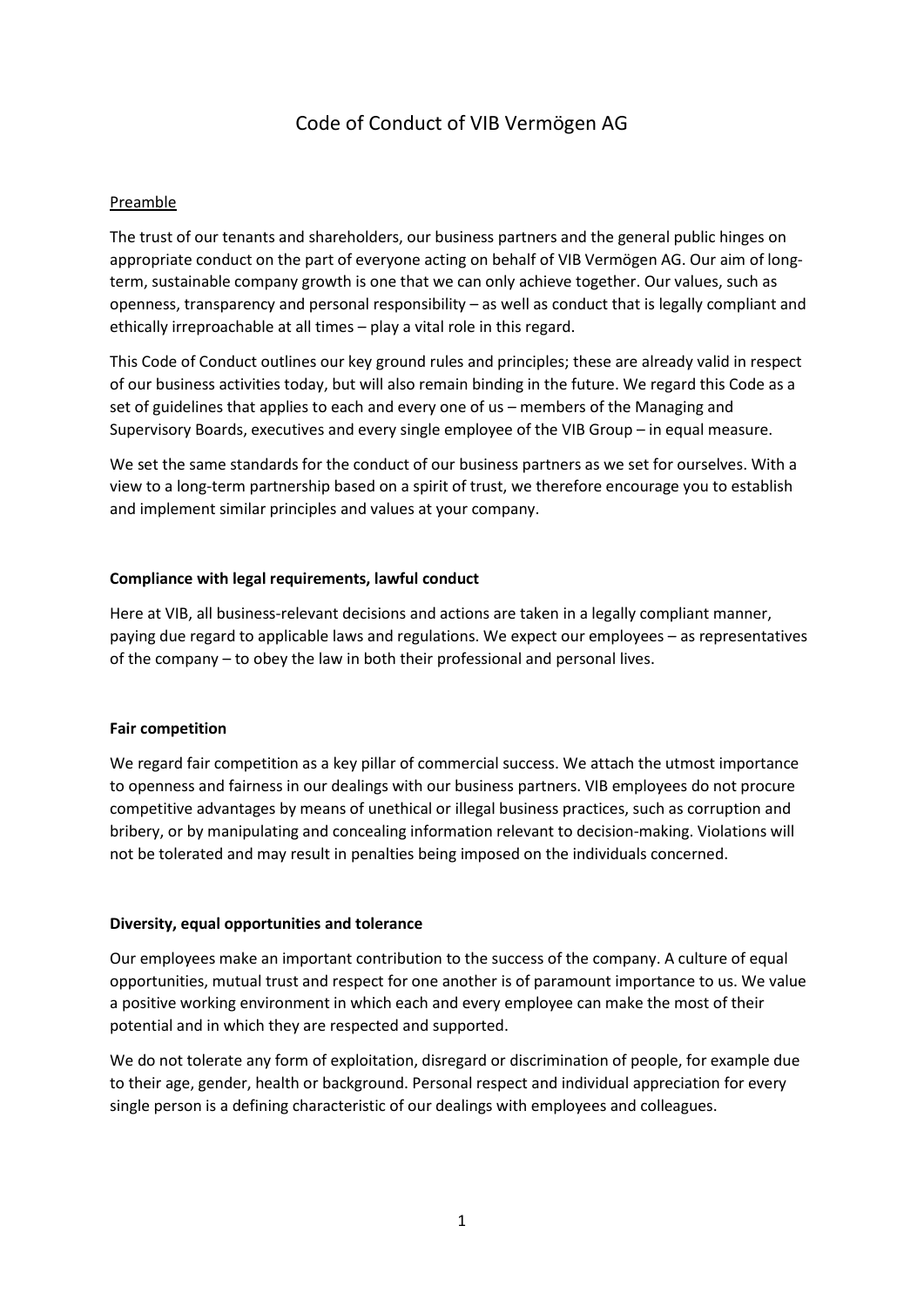## **Avoiding conflicts of interest**

At VIB, business decisions are taken solely in the interests of the company. A conflict of interest may therefore arise if the personal interests of an employee are at odds with the business interests of the company.

## **Preventing corruption**

Neither unlawful conduct in the form of active corruption (the granting of unlawful benefits) nor in the form of passive corruption (the acceptance of unlawful benefits) will be tolerated at VIB. In order to avoid corruption, all VIB employees are subject to the Group-wide provisions set out in anticorruption guidelines. Failure to comply with these guidelines may result in legal action under civil/criminal law.

# **Confidentiality and data protection**

VIB takes all measures necessary to ensure that confidential information and business documents are protected in optimum fashion against access and viewing by unauthorised employees and other third parties.

Where VIB employees are classified as "insiders" on specific projects, they will be included on an insider list pursuant to statutory regulations and will be informed of, and instructed on, their obligations as insiders. Pursuant to the provisions of the Market Abuse Regulation of the European Union (MAR, Regulation [EU] No 596/2014), these persons are strictly prohibited from trading in VIB shares on the basis of insider information, communicating insider information to unauthorised third parties or making such information accessible to such third parties.

VIB takes the protection of employees' and business partners' personal data extremely seriously. We only collect or process personal data if it is absolutely necessary for us to do so as part of our business activities and we always do so in accordance with applicable legislation, particularly the General Data Protection Regulation (GDPR).

## **Public image and corporate communication**

We respect the right to freedom of expression, as well as the need to protect personality rights and privacy. All employees should be aware that they may still be perceived as VIB staff members and representatives away from work. We are therefore all responsible for upholding the reputation and standing of VIB by means of our conduct in public.

We always provide the general public with prompt and comprehensive information concerning major business events at the company, as well as the latest developments in business figures. Such information may only be released by authorised personnel in the Corporate Communication and Investor Relations departments, or by the Managing Board itself.

Moreover, insider information is published without delay in the form of ad hoc notifications and made available on our website, as required by law.